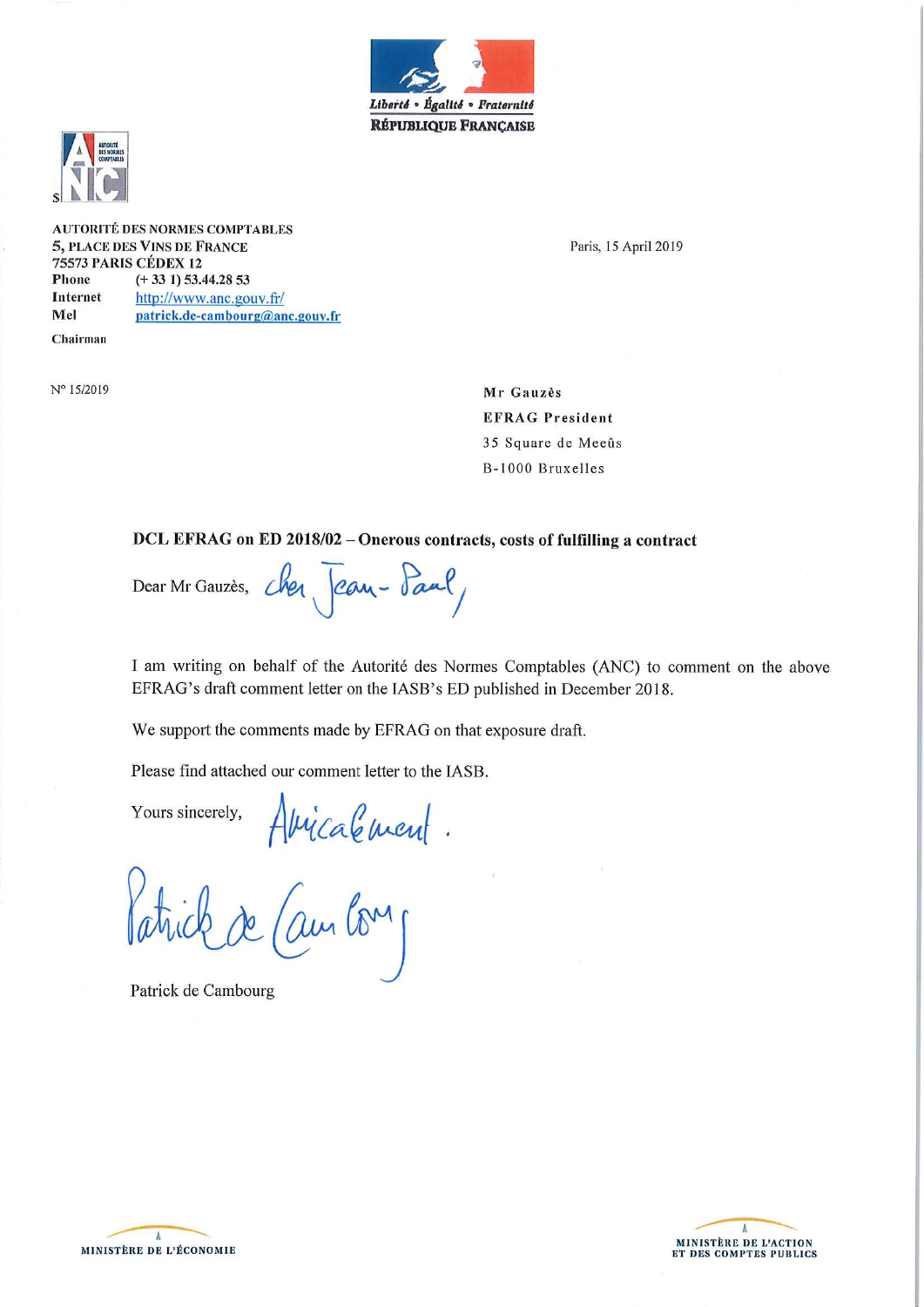



 $N^{\circ}16/2019$ 

 $2 - 25$ .

**AUTORITÉ DES NORMES COMPTABLES 5, PLACE DES VINS DE FRANCE** 75573 PARIS CÉDEX 12 Phone  $(+331)$  53.44.28 53 **Internet** http://www.anc.gouv.fr/ Mel patrick.de-cambourg@anc.gouv.fr Chairman

Paris, 15 April 2019

Mr Hoogervorst **IASB** Chair 7 Westferry Circus, Canary Wharf London, UK, E14 4HD

### ED 2018/02 - Onerous contracts, costs of fulfilling a contract

Dear Mr Hoogervorst,

Jean Haus

I am writing on behalf of the Autorité des Normes Comptables (ANC) to comment on the above exposure draft published in December 2018. We welcome that opportunity since removing IAS 11 has raised a need for clarification of the definition of "unavoidable costs of fulfilling a contract", as discussed by the IFRS-IC in its June 2017 meeting and commented by ANC in its comment letter dated 3<sup>rd</sup> August 2017. We also welcome the Committee's decision to eventually address the issue by an amendment instead of an agenda decision as originally contemplated.

We generally support the suggested amendments referring to "direct costs" that are consistent with IFRS 15 provisions and better reflect the economy of such contracts than "incremental costs".

We stress the point that this targeted clarification does not address some other relevant application issues (e.g. the concept of economic benefits) that should be further undertaken in the current IASB project on "provisions".

We finally welcome the transitional provisions aiming at a limited retrospective implementation.

Yours sincerely,

Bet regards!

Patrick de Cambourg